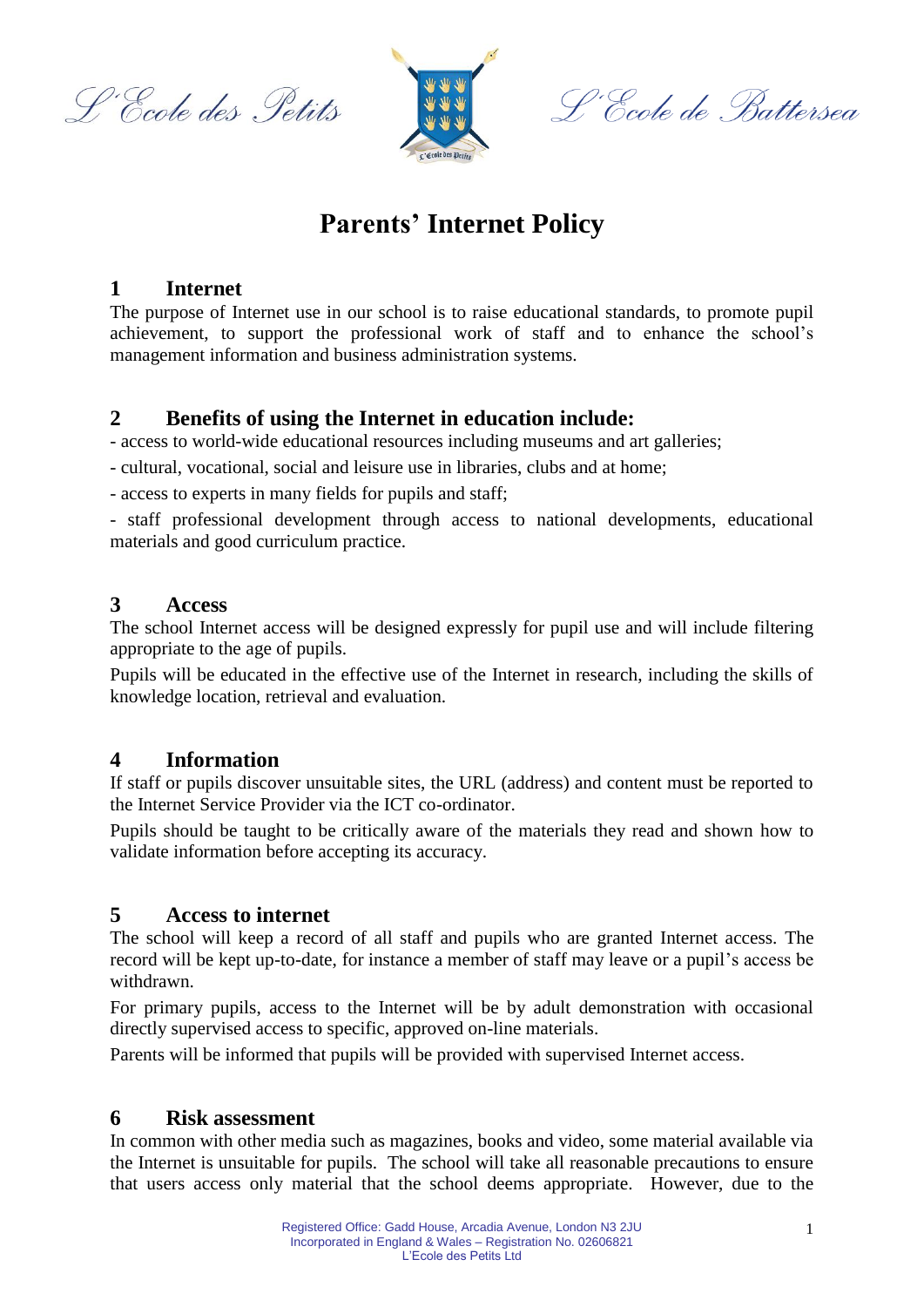L'Ecole des Petits



S'Ecole de Battersea

international scale and linked nature of Internet content, it is not possible to guarantee that unsuitable material will never appear on a school computer. The school cannot accept liability for the material accessed, or any consequences of Internet access.

The use of computer systems without permission or for inappropriate purposes could constitute a criminal offence under the Computer Misuse Act 1990.

Methods to identify, assess and minimise risks will be reviewed regularly.

The head teacher will ensure that the Internet policy is implemented and compliance with the policy monitored.

## **7 Filtering management**

If staff or pupils discover unsuitable sites, the URL (address) and content must be reported to the Internet Service Provider via Mr Balerdi, the ICT co-ordinator.

Mr Balerdi will ensure that regular checks are made to ensure that the filtering methods selected are appropriate, effective and reasonable.

Any material that the school believes is illegal must be referred to the Internet Watch Foundation.

Filtering strategies will be selected by the school, in discussion with the filtering provider where appropriate. The filtering strategy will be selected to suit the age and curriculum requirements of the pupil.

## **8 Introducing the policy to pupils**

Rules for Internet access will be posted in all rooms where computers are used.

Pupils will be informed that Internet use will be monitored.

Instruction in responsible and safe use will precede Internet access.

#### **9 Consultation of staff**

All staff must accept the terms of the 'Responsible Internet Use' statement before using any Internet resource in school.

All staff including teachers, supply staff, classroom assistants and support staff, will be provided with the School Internet Policy, and its importance explained.

Staff will be aware that Internet traffic can be monitored and traced to the individual user. Discretion and professional conduct is essential.

The monitoring of Internet use is a sensitive matter. Mr Balerdi, who operates monitoring procedures, will be supervised by senior management.

## **10 Maintenance of the ICT system security.**

The school ICT systems will be reviewed regularly with regard to security.

Virus protection will be installed and updated regularly.

Use of portable media such as USB or memory sticks and CD-ROMs will not be permitted without specific permission and a virus check.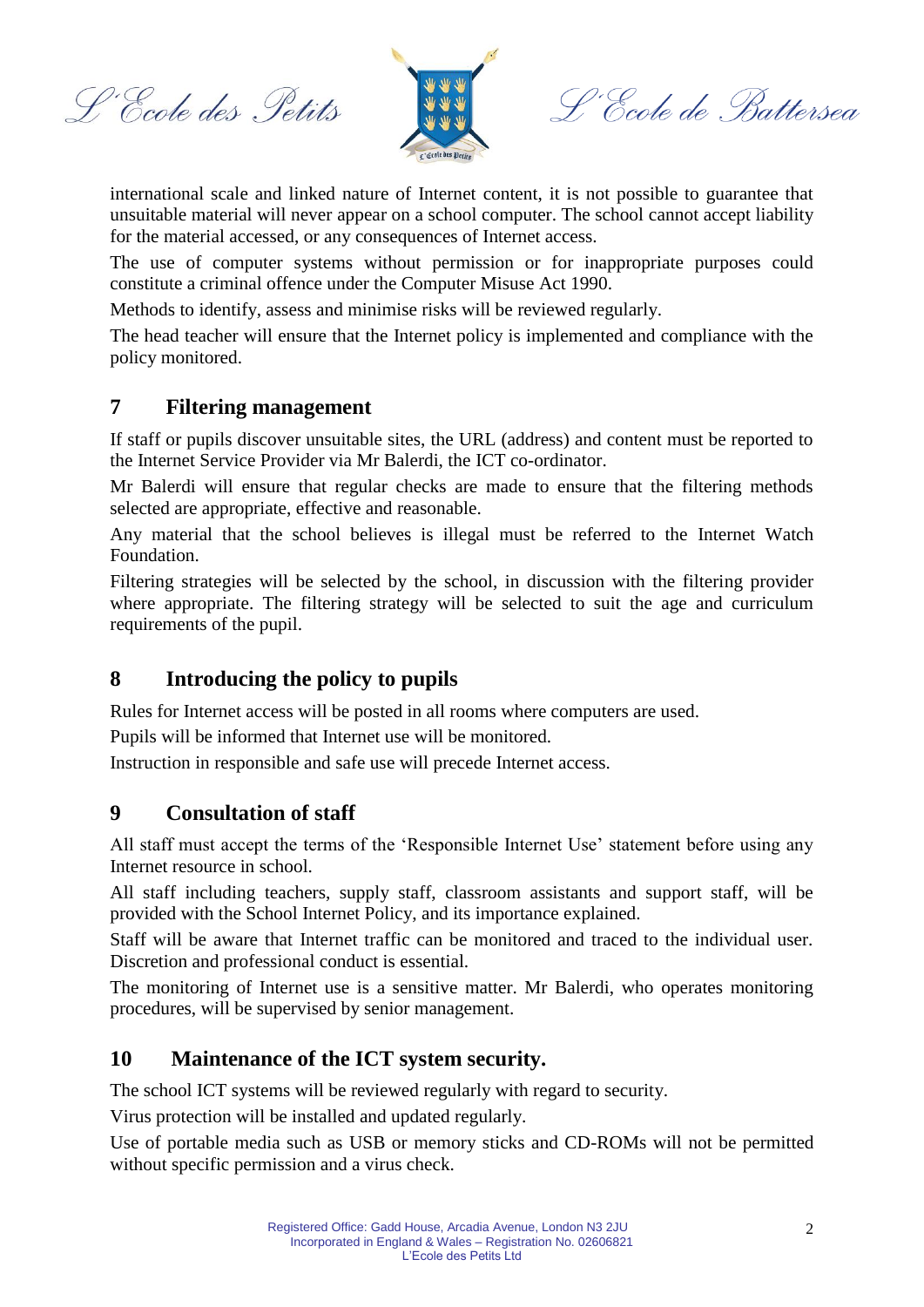L'Ecole des Petits



S'Ecole de Battersea

Files held on the school's network will be regularly checked.

The network manager will ensure that the system has the capacity to take increased traffic caused by Internet use.

#### **11 Complaints regarding Internet use.**

If a parent is concerned about anything to do with the internet use in the school, they should in the first instance, discuss the matter with the class ICT teacher or ICT coordinator. Most matters of concern can be dealt with informally in this way.

Where a parent feels that a situation has not been resolved they should follow the procedure set up in the schools complaints policy.

#### **12 How will parents' support be enlisted?**

Parents' attention will be drawn to the School Internet Policy in meetings.

Internet issues will be handled sensitively to keep parents informed.

A partnership approach with parents will be encouraged. This could include demonstrations, practical sessions and suggestions for safe Internet use at home.

Advice on filtering systems and educational and leisure activities that include responsible use of the Internet will be made available to parents.

Interested parents will be referred to organisations such as SimpleCyberLife.com, Internetmatters.org or Safetynetkids.org or childnet.com.

This document, although correct at the time of publication, does not form a contract between the recipient and school. The school reserves the right to make changes at any time which it considers to be necessary for legal, administrative or educational reasons.

#### **Policy Reviewed on September 2021**